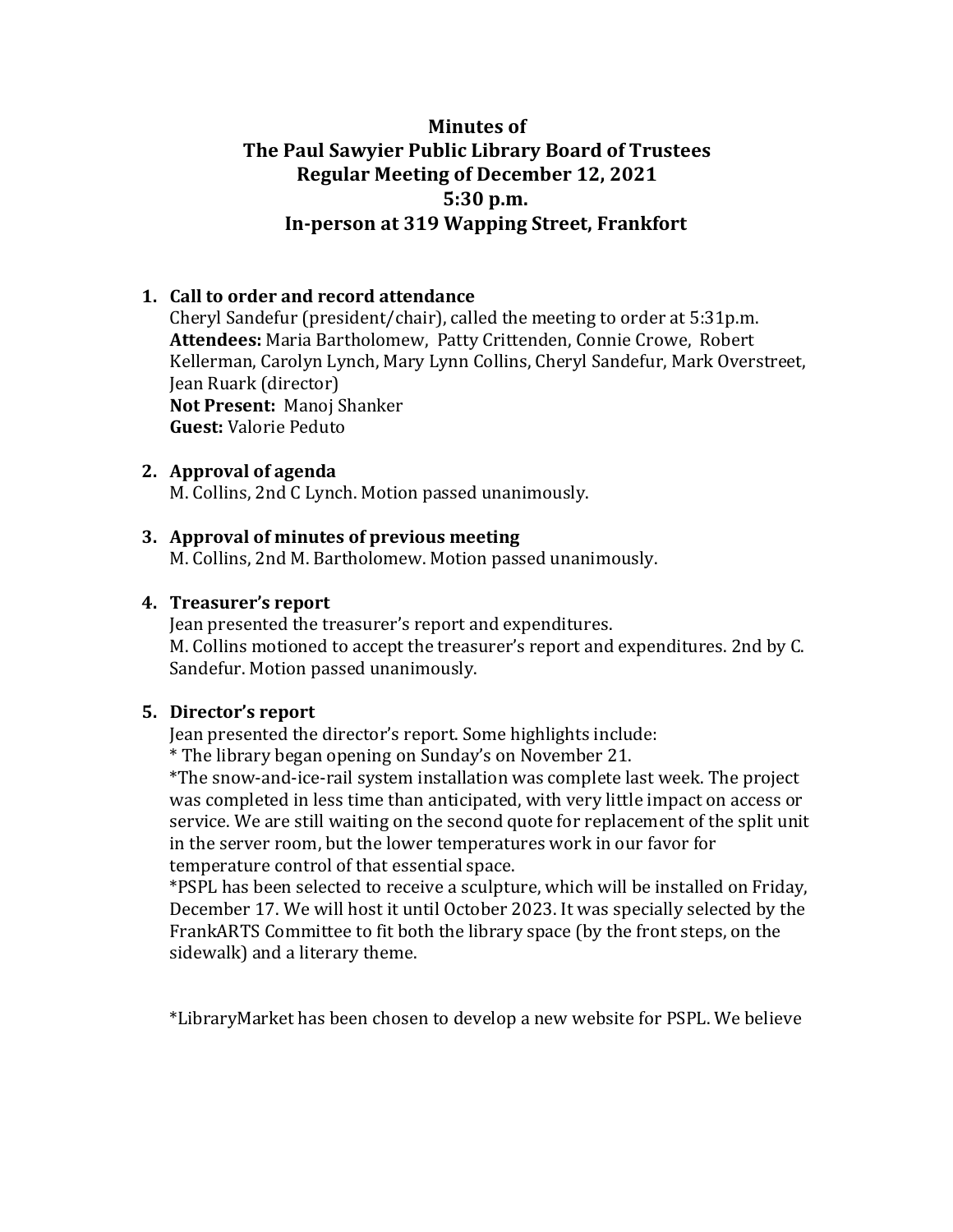that their extensive experience and focus on working with libraries will provide the best product for our community.

#### **6.** Committee reports

- Budget: M. Shanker, chair; P. Crittenden; B. Kellerman; M. Overstreet, **C. Sandefur**  - no report
- Building: B. Kellerman, C. Lynch no report

## **• Long Range: M. Collins, chair; C. Sandefur**

The Long Range committee conducted an annual review of the Strategic Plan. This review was presented at the board meeting. This current Strategic Plan will be in place until June of 2023, so the committee will probably begin discussing next steps in July to the current plan.

**• Policy/Personnel: C. Sandefur; B. Kellerman; M. Overstreet; M. Shanker** No report

• Technology: M. Bartholomew, chair; M. Collins, C. Lynch - no report

### 7. **New Business**

• Review and amend Section 125 Flexible Spending Plan (Health insurance) to provide for an increase in the annual FSA contributions to \$2,850 **effective January 1, 2022.** 

M. Bartholomew motioned to amend Section 125 of the Health Insurance Flexible Spending Plan to provide for an increase in the annual FSA contributions to \$2,850 effective January 1, 2022. 2nd C. Lynch. Motion passed unanimously. 

# • Resolution 003\_12-2021 - Adding Board President as signer to operating and savings bank accounts

M. Bartholomew motioned to accept resolution 003 12-2021 which would add the library board president as a signer to operating and savings bank accounts. 2nd by M. Collins. Motion passed unanimously.

### **8. Old Business**

### Approval for LibraryMarket to develop a new website for the library

C. Lynch motioned to approve LibraryMarket to develop a new website for the library for the quoted price of  $$24,900.00$ . 2nd by C. Sandefur. Motion passed unanimously. 

### **9. Adjournment**

C. Sandefur motioned to adjourn at 6:15 pm. 2nd by M. Bartholomew.